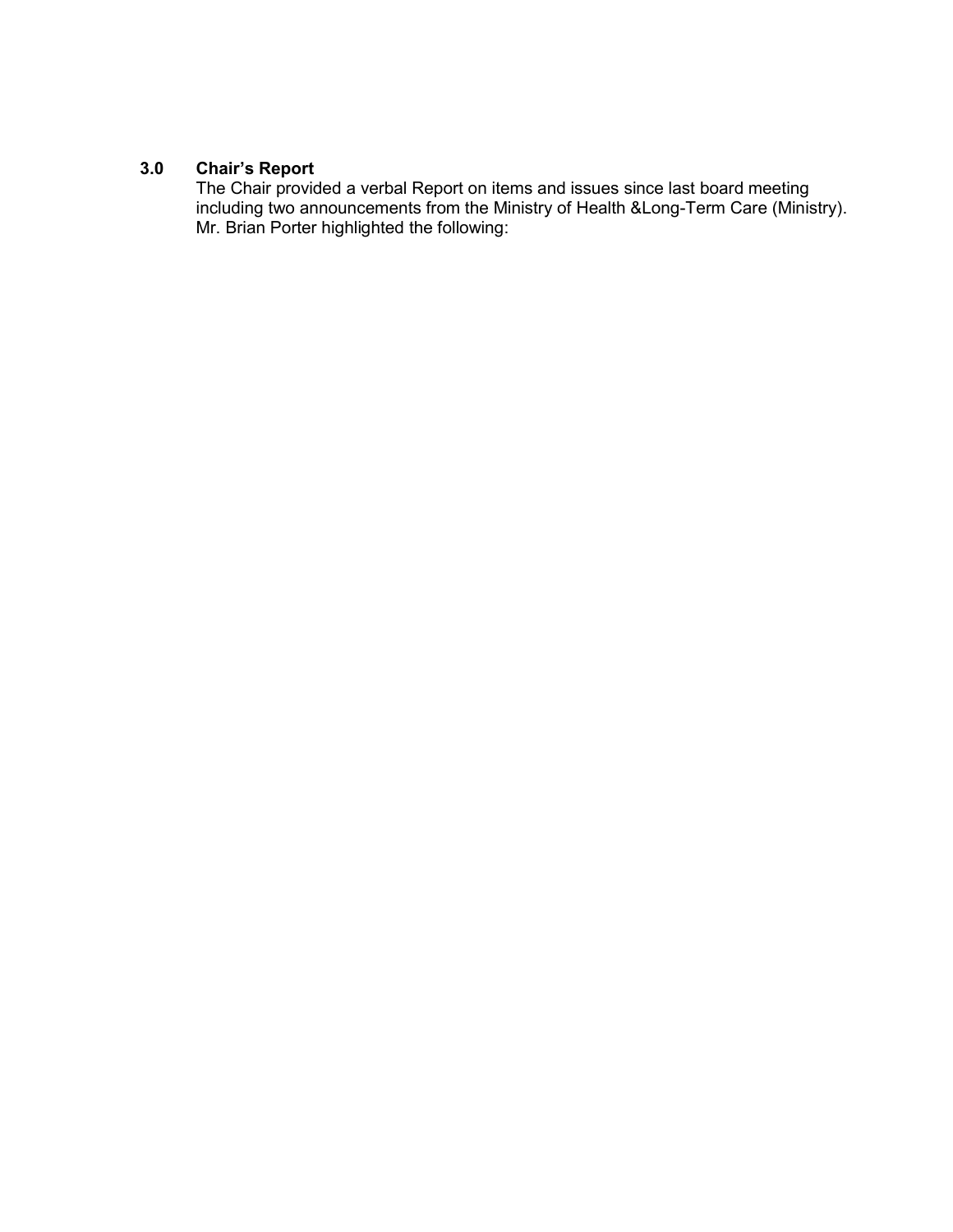

4.1 Balanced Scorecard – 2019/20 Q1 Report Pre-circulated for members' information was the Balanced Scorecard – 2019/20 Q1 Report.

Highlights include:

Q1 scorecard results - 5 gains, 7 stalls, 6 losses.

## 5.0 Quality & Safety Committee Report

5.1 Approval of Minutes & Embedded Motions No minutes to approve.

> Dr. Ross Baker, Chair of the Quality and Safety Committee of the Board, provided an update on the upcoming work of the Safety & Quality Committee during its meeting on September 30, 2019.

Dr. Ross Baker highlighted the following:

- In Q1, 134 patients raised safety concerns about their medical record via the myUHN patient portal and 167 Good Catches were submitted by staff.
- All six Hospital Acquired Conditions (HACs) are trending down with respect to their rates; however, Surgical Site Infection rates at Toronto Western are trending up.
- The Quality Improvement Plan (QIP) Serious Safety Event Rate is currently 0.41 against a target of 0.31.
- There were 12 Root Cause Analyses of Serious Safety Events (SSEs) underway in Q1;failure to escalate; failure to recognize deteriorating patient; and transfer of information during care transitions are themes contributing to many SSEs. Work is underway to address these system issues.

# 6.0 Chief Financial Officer Update

Pre-circulated for members' information was the Chief Financial Officer's Report.

Ms. Darlene Dasent, Vice President and Chief Financial Officer, highlighted the following:

- Fiscal environment remains constrained Q1 Deficit of \$9.4 M.
- Year End target remains at \$30 M plans underway to achieve including bed closures.
- Financial impact of HIS is estimated at \$3 M for 2019/20.
- HIS financing strategy developed commencing launch readiness.
- Investment Policies under review to realign strategies to intended use of funds.

# 7.0 Education Session

7.1 Joint Department of Medical Imaging Update

Pre-circulated for members' approval and information was a briefing note on Wait Time and Budget Pressures for Imaging (CT, MRI and IR).

Ms. Catharine Wang, VP Clinical Operations and Diagnostic Partnerships, and Dr. Heidi Schmidt, Radiologist-in-Chief, co-presented, highlights included: